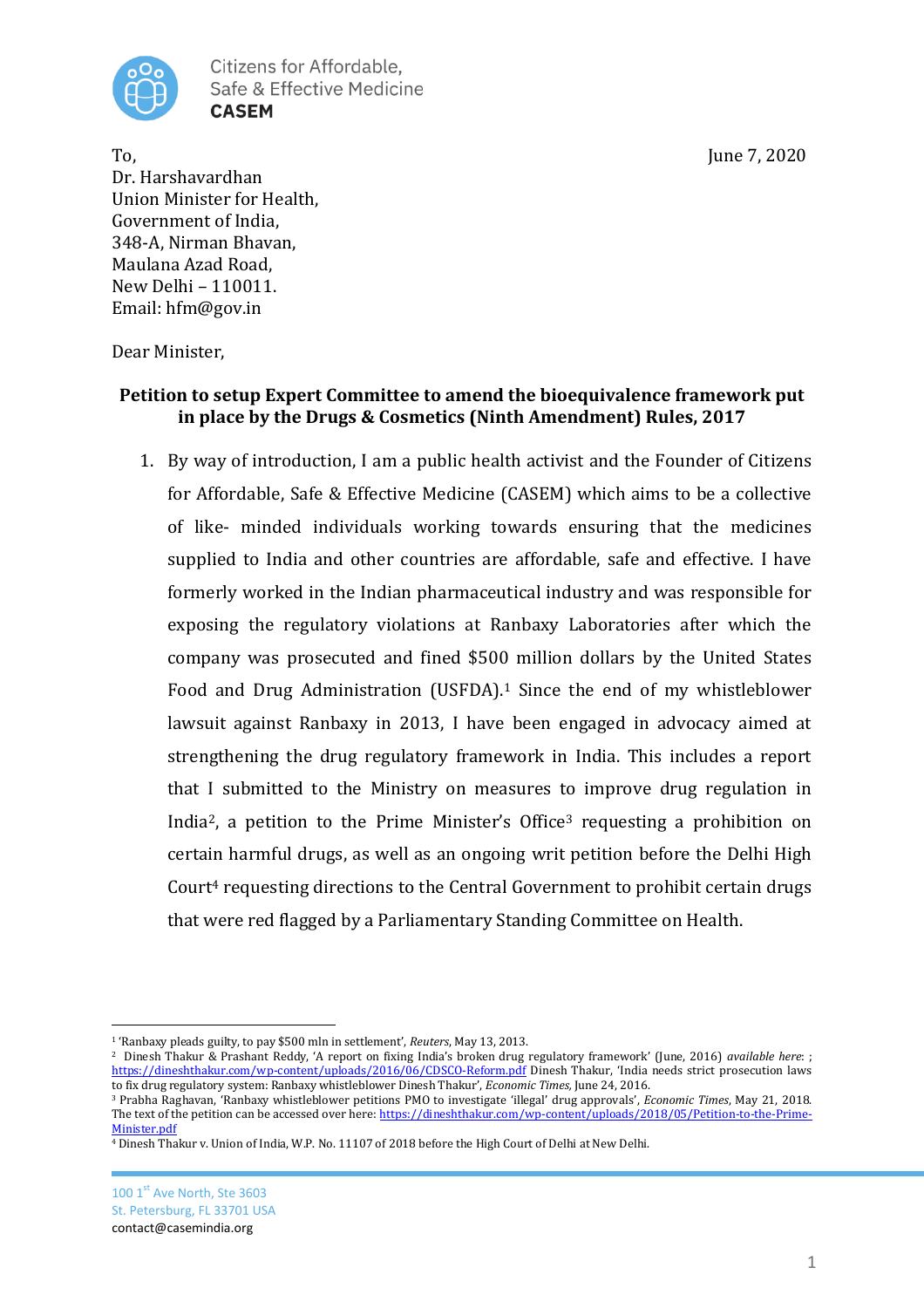

2. On behalf of CASEM, I kindly request you to please consider favourably our petition to setup an Expert Committee to amend the regulatory framework put in place by the Drugs & Cosmetics (Ninth Amendment) Rules, 2017 with the aim of ensuring mandatory bioequivalence studies for all generic medicines manufactured and marketed in India. These rules were drafted under the Drugs & Cosmetics Act, 1940. In this petition, we outline the importance of bioequivalence studies in ensuring the quality of generic medicines, the history of the Indian position on mandatory bioequivalence studies for generic medicines and finally, the loopholes in the framework put in place by the Drugs & Cosmetics (Ninth Amendment) Rules, 2017. In our opinion, these wellintentioned and much required amendments in 2017, fail to do justice to their stated objective of improving the quality of generic medicines in India. In this petition, we list the loopholes with the present legal framework. We have also taken the liberty of proposing certain recommendations to ensure the creation of a truly effective and transparent regulatory framework, which we hope will ensure that only the best quality generic medicines are approved not just for Indian citizens but also for our trading partners across the world whose citizens rely upon Indian generic medicines to meet their public health objectives.

### **A. The importance of bioequivalence studies in ensuring effective generic medicines**

3. The birth of the modern drug regulatory framework can be traced to the Thalidomide tragedy when a drug which was otherwise safe caused the birth of babies with severe deformities. The tragedy served as an eye-opener to the potential dangers of modern medicines leading to the enactment of modern regulatory laws such as the Kefauver-Harris Drug Amendments Act, 1962.<sup>5</sup>

<sup>5</sup> Jeremy A. Greene & Scott H. Podolsky, "Reform, Regulation and Pharmaceuticals – The Kefauver-Harris Amendments at 50", 367(16) *New England Journal of Medicine*, 1481-1483 (2012) *available at*  [https://www.ncbi.nlm.nih.gov/pmc/articles/PMC4101807/.](https://www.ncbi.nlm.nih.gov/pmc/articles/PMC4101807/)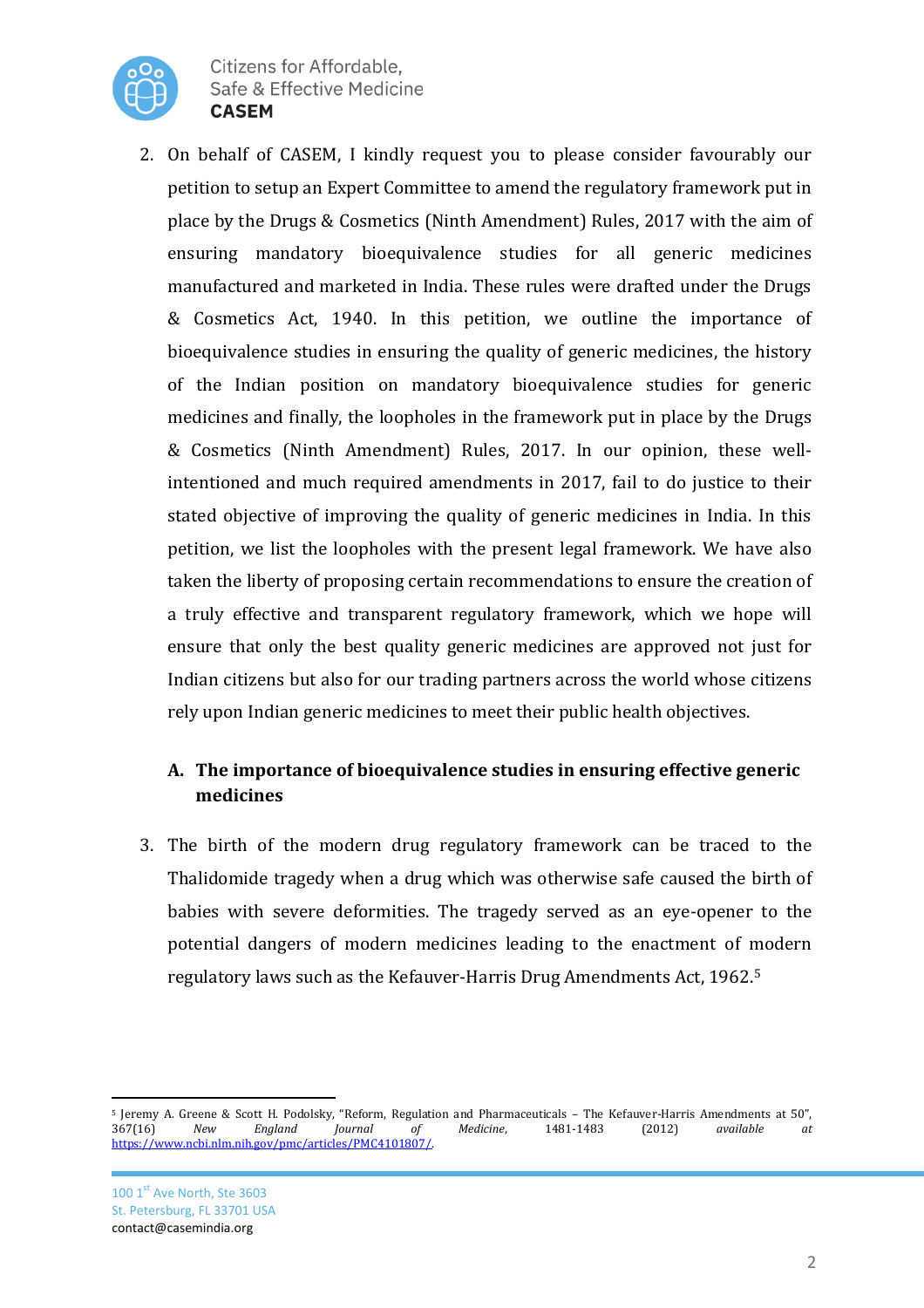

- 4. The new regulatory framework required pharmaceutical companies to adequately test all drugs for both safety and efficacy in clinical trials before they could be approved and marketed to patients. These clinical trials are both risky and expensive because they are conducted on hundreds or thousands of patients, typically, in a double blind controlled format, in order to generate quality clinical data on therapeutic efficacy and safety. The primary aim of these trials is to generate clinical data which demonstrates that the drug has justifiable therapeutic benefit for patients and that the risk from the drug, in the form of side-effects, does not cause unreasonable harm to patients. The cost of these trials is estimated to run into millions of US dollars and is usually conducted by the company that owns the patents over the new drug. A study conducted by John Hopkins University reported that the cost of clinical trials, depending on the nature of the drug, can range from \$6 million to \$157 million dollars with the median being \$19 million dollars.<sup>6</sup>
- 5. Typically, once the innovator is able to establish the safety and efficacy of a new drug before the regulators and the patent for that drug expires, other companies that want to manufacture a generic version of the drug are not required to repeat the same clinical trials since that would be both expensive and unethical, given that some patients have to necessarily be given a placebo to reestablish therapeutic benefit. As a result, after significant political pressure7, the United States Food and Drug Administration (USFDA), published the first draft regulations, in 1975, proposing the introduction of bioequivalence testing in order to establish whether generics were equivalent to the innovator drug formulation.<sup>8</sup> These regulations, which were finalized in 1977<sup>9</sup> were central to the Drug Price Competition and Patent Term Restoration Act, 1986 (a.k.a. Hatch

 $\overline{a}$ <sup>6</sup> Moore T.J. et.al., "Estimated Costs of Pivotal Trials for Novel Therapeutic Agents Approved by the US Food and Drug<br>Administration, 2015-2016," 178(11) *JAMA Intern. Med.* 1451-1457 (2018) *available at* Administration, 2015-2016," 178(11) *JAMA Intern. Med.* 1451-1457 (2018) *available at*  [https://www.ncbi.nlm.nih.gov/pubmed/30264133.](https://www.ncbi.nlm.nih.gov/pubmed/30264133)

<sup>7</sup> Jeremy A. Greene, "When is a Medicine Good Enough?: Science, Similarity, and the History of Generic Drugs", 105(2) *Clinical Pharmacology & Therapeutics* 290-291 (2019) *available at* [https://www.ncbi.nlm.nih.gov/pubmed/30703267.](https://www.ncbi.nlm.nih.gov/pubmed/30703267) 

<sup>8</sup> Jerome P. Skelly, "Bioavailability and Bioequivalence", 16(10) *The Journal of Clinical Pharmacology* 539-545 (1976) *available at*  [https://accp1.onlinelibrary.wiley.com/doi/10.1177/009127007601601013.](https://accp1.onlinelibrary.wiley.com/doi/10.1177/009127007601601013)

<sup>9</sup> 21 C.F.R. 320;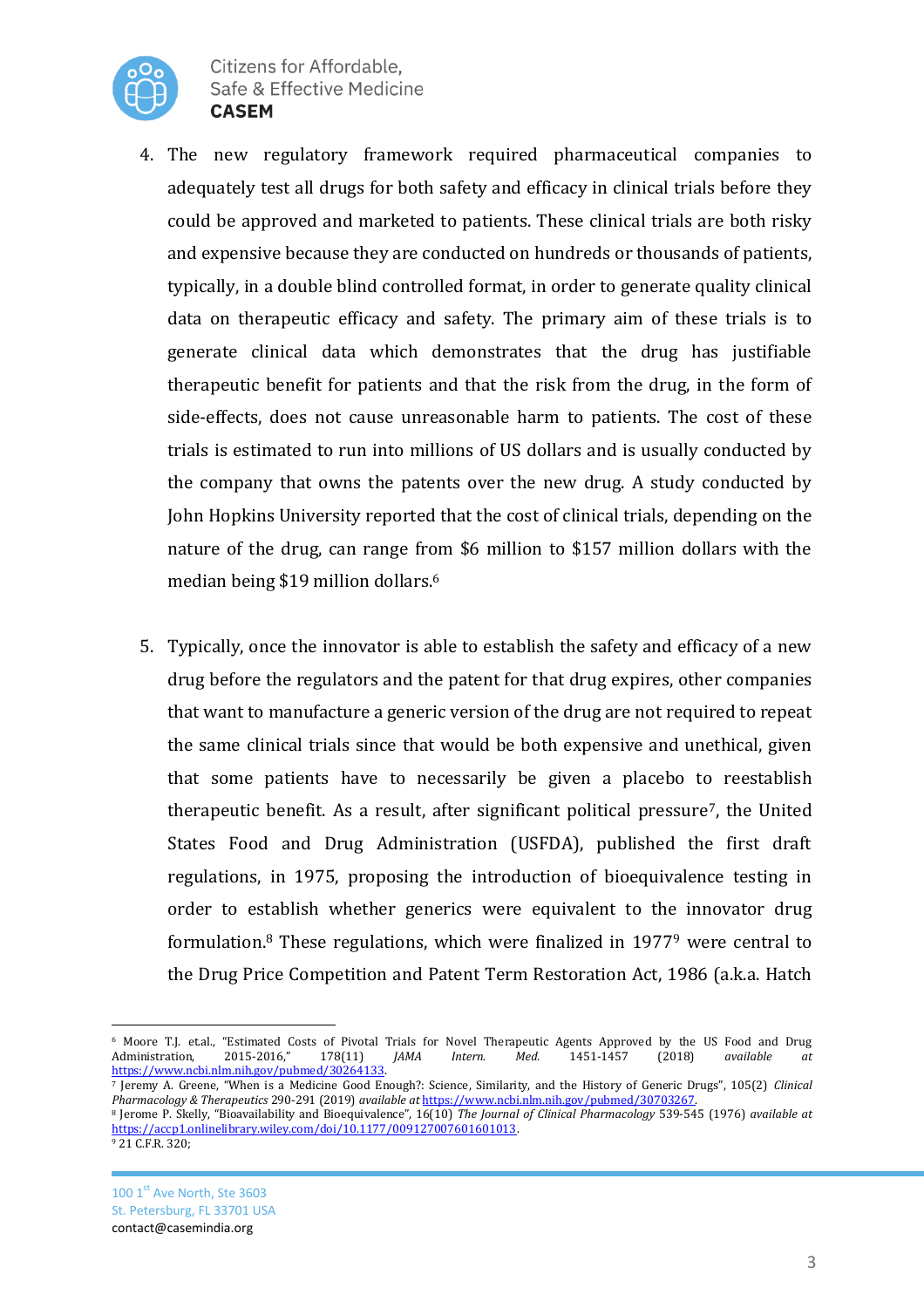

Waxman Act) which incentivized the launch of generic drugs with the promise of limited exclusivity on the basis of bioequivalence studies without conducting denovo clinical trials.

6. According to the American regulations<sup>10</sup>, the definition of bioequivalence is as follows:

"*Bioequivalence* means the absence of a significant difference in the rate and extent to which the active ingredient or active moiety in pharmaceutical equivalents or pharmaceutical alternatives becomes available at the site of drug action when administered at the same molar dose under similar conditions in an appropriately designed study. Where there is an intentional difference in rate (e.g., in certain extended release dosage forms), certain pharmaceutical equivalents or alternatives may be considered bioequivalent if there is no significant difference in the extent to which the active ingredient or moiety from each product becomes available at the site of drug action. This applies only if the difference in the rate at which the active ingredient or moiety becomes available at the site of drug action is intentional and is reflected in the proposed labeling, is not essential to the attainment of effective body drug concentrations on chronic use, and is considered medically insignificant for the drug."

7. In simple English, the above definition means that a generic drug is considered to be bioequivalent to the innovator drug when there is evidence to confirm the former is dissolving in the bloodstream of a patient at the same rate as the innovator drug, thereby indicating that it will become bioavailable in a concentration similar to the innovator formulation and therefore have the same therapeutic effect as the innovator drug. These bioequivalence studies are important because although different generic drug manufacturers may use the same active pharmaceutical ingredient (API), they are likely to formulate those

 $\overline{a}$ <sup>10</sup> 21 C.F.R. 314.3

<sup>100 1</sup>st Ave North, Ste 3603 St. Petersburg, FL 33701 USA contact@casemindia.org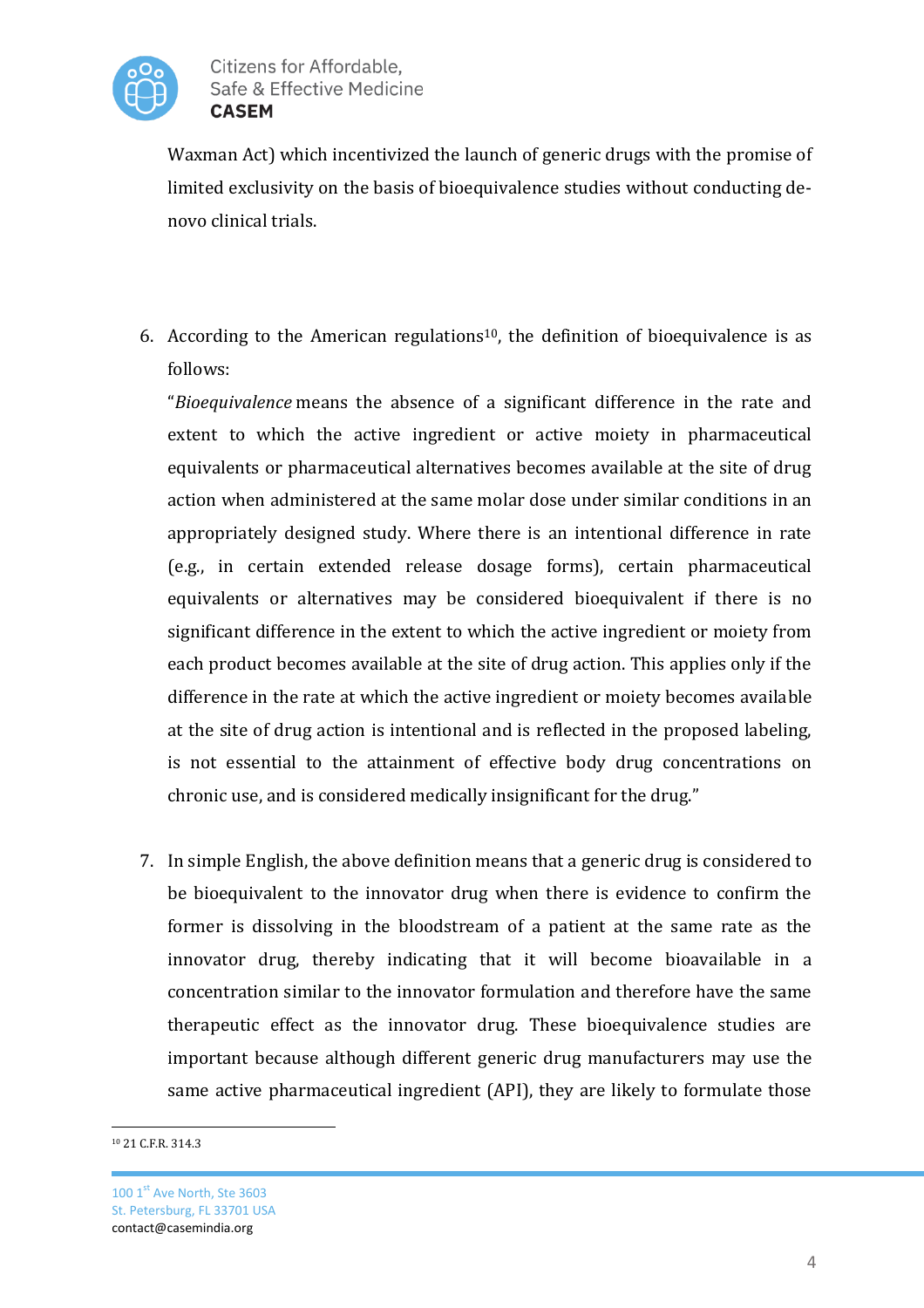

APIs into tablets or capsules which are solid oral dosage solutions, or syrups and injectables using different manufacturing processes. Thus although all generic drugs will have the same active ingredient as the innovator drug, each of these drugs, depending on their manufacturer, are likely to have different excipients and be made through a manufacturing process that is different from the one that is followed by the manufacturer of the innovator drug. For example, the use of different binding agents, stabilizing agents or mechanical equipment as tablet punching machines with differing punching strength may influence the manner in which a drug dissolves into the bloodstream. Certain binding agents may lead to an improper dissolution of the drug in the bloodstream. Similarly, if a tablet is punched incorrectly by a tablet punching machine, it may not dissolve adequately in the bloodstream. In both scenarios, the generic drug is not likely to have the same therapeutic effect on the human body as the innovator drug. In this backdrop, the bioequivalence testing requirement is essentially a test of the manufacturing process adopted by a pharmaceutical company.

8. In order to establish that a generic drug is bioequivalent to an innovator drug, most jurisdictions require that the generic drug be administered on a group of healthy volunteers over a study period. Their blood or urine samples are drawn at regular intervals to determine the rate at which the drug is dissolving into the bloodstream. The concentration of the drug in the blood of the volunteers for the study, over a period of time is plotted on a graph and compared to that of the innovator drug. If the graphs are equivalent (measured by the maximum concentration of the drug in the blood stream  $C_{\text{max}}$ )<sup>11</sup> and the total bioavailable drug in the body before it is excreted AUC12, even with minor deviations, the generic drug can be considered to be bioequivalent to the innovator drug. Once declared bioequivalent to the innovator drug formulation, the generic drug can

l

 $11$  C<sub>max</sub> refers to the level of maximum concentration of the drug being tested in the bloodstream of the patient post its administration. The concentration of the drug increases with time post administration until it peaks and the body begins to excrete the drug via kidneys and other organs

<sup>&</sup>lt;sup>12</sup> AUC stands for Area Under the Curve and refers to the total amount of drug that is metabolized by the body before it is excreted through kidneys and other organs.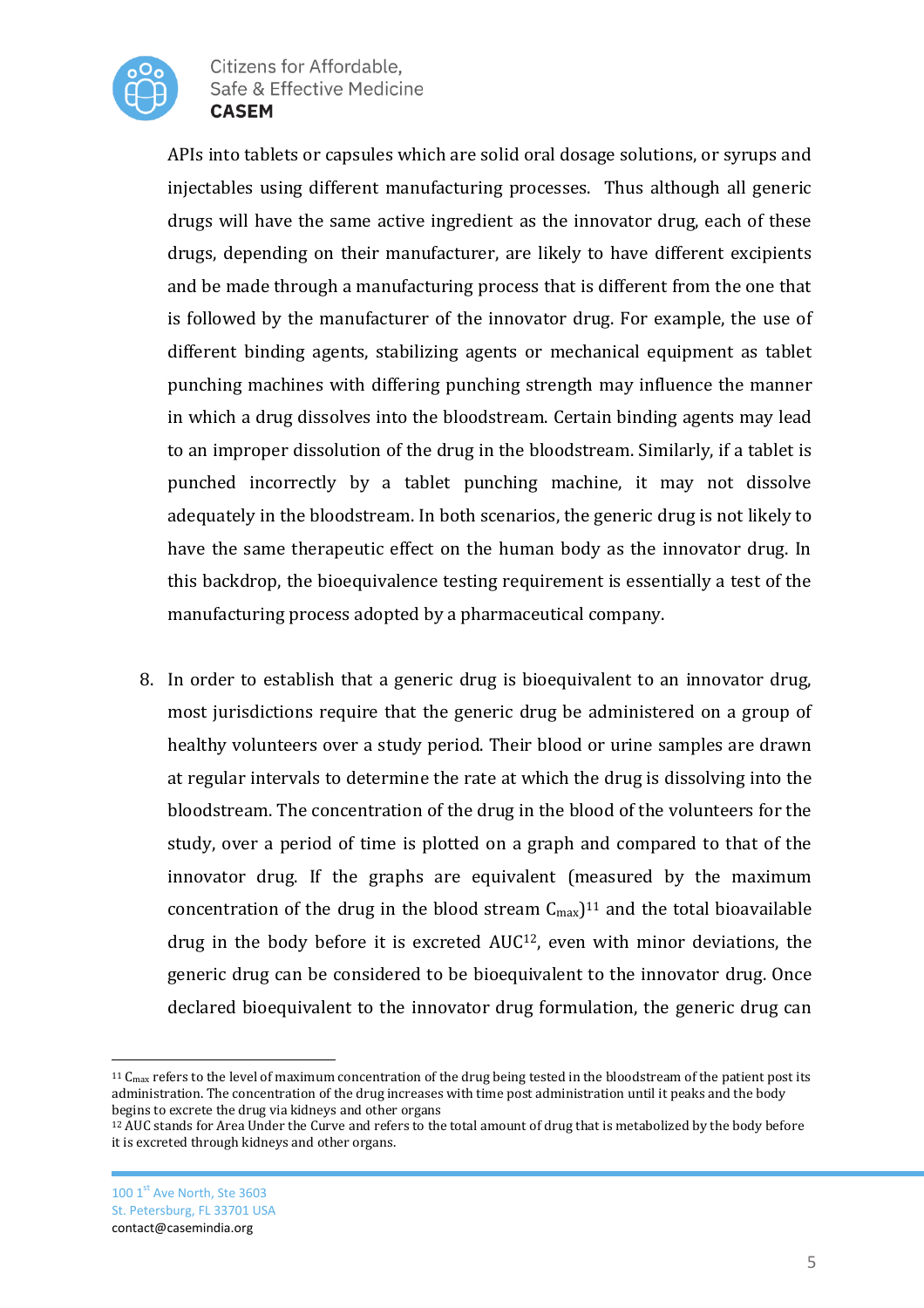

be used as a substitute for the former in clinical practice meaning that doctors can prescribe a generic drug as a substitute for an innovator drug.<sup>13</sup>

9. These bioequivalence studies are usually conducted by external Clinical Research Organisations (CRO) on behalf of generic pharmaceutical companies seeking to launch their generic drugs in the market. By their very nature, the cost and complexity of these bioequivalence studies is far less when compared to fullfledged clinical trials conducted by innovator companies new untested drugs. The lower cost of bioequivalence studies in contrast to a full-fledged clinical trial is one of the reasons that generic drugs usually cost a fraction of innovator drugs. It is thus good policy for more countries to allow generic drugs to be used to treat their patient population on the basis of bioequivalence studies. Europe and other jurisdictions have followed the American regulatory framework by allowing for generic drugs to be sold in their markets on the basis of bioequivalence studies. There are some variations in how each jurisdiction regulates the standards for such studies but the underlying logic usually remains the same.<sup>14</sup>

## **B. The history of the bioequivalence requirement in India under the Drugs & Cosmetics Act, 1940**

10. For more than 40 years, after bioequivalence studies became compulsory in the United States for all generic drugs, India did not require bioequivalence studies for all generic drugs sold in the Indian market. At most, India required bioequivalence studies only for "new drugs" which has its own connotations under Indian law. Originally under the Drugs & Cosmetics Rules, 1945 a drug maintained a "new drug" status for the first 4 years after it was approved by the central licensing authority for the Indian market.<sup>15</sup> During this period, all generic

 $\overline{a}$ <sup>13</sup> *See generally* Mei-Ling Chen et. al., "Bioavailability and Bioequivalence: An FDA Regulatory Overview", 18(12) *Pharmaceutical Research* 1645-1650 (2001).

<sup>14</sup> *See generally* Roger Nation & Llyod N. Sansom, *"*Bioequivalence Requirements for Generic Products", 62(1-2) *Pharmacology & Therapeutics* 41-55 (1994).

<sup>15</sup> Originally defined in Rule 122E of the Drugs & Cosmetics Rules, 1945 this definition has been replaced by Rule 2(w) of the New Drugs and Clinical Trial Rules, 2019. The definition remains substantially the same save for two categories of new drugs.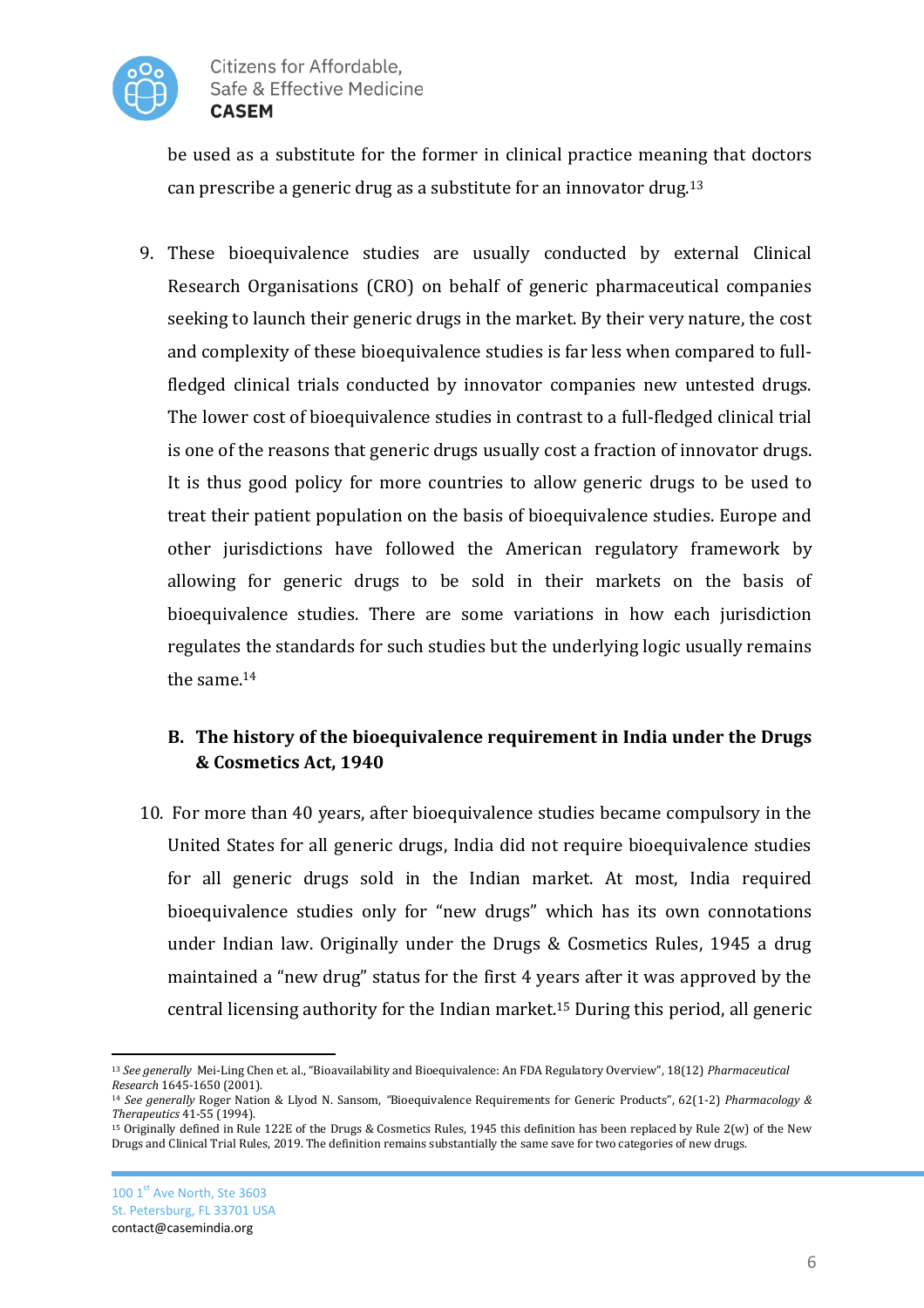

manufacturers who wanted to introduce their generic copies in the Indian market were required to conduct a bioequivalence study and submit the data from such studies to the central licensing authority as a condition of the approval process.<sup>16</sup> However after the 4 year period was exhausted, when the drug lost its "new drug" status, generic drug manufacturers were required to submit their applications to manufacture the drug to the state licensing authorities.<sup>17</sup> Shockingly, till 2017 there was no requirement in the law to demonstrate bioequivalence in applications filed with state licensing authorities. At most, these generic pharmaceutical companies would conduct bioequivalence studies, if it was required by the laws of an export market that they supplied to and even then, there have been several instances of data manipulation at clinical research organisations (CROs) which conduct these studies.<sup>18</sup> These manufacturing plants supplying drugs for the export market, rarely supply drugs to the Indian markets.

- 11. The lack of a requirement to establish bioequivalence for generic drugs entering the market after the initial 4 year period was alarming since it meant that Indian patients were being given drugs that would not have been accepted in any of the better regulated markets because of the lack of a guarantee that they would have the same therapeutic efficacy as the innovator drug.
- 12. However in the last decade, a series of events have led to a gradual change in the law. In 2013, an expert committee headed by Dr. Ranjit Roy Chaudhry had made the recommendation that all new generics in India should necessarily undergo bioequivalence studies before being approved for use in patients.<sup>19</sup> This

 $\overline{a}$ <sup>16</sup> Originally this process was governed by Rule 122B of the Drugs & Cosmetics Rules, 1945 which has subsequently been replaced by Rule 80 of the New Drugs and Clinical Trial Rules, 2019.

<sup>17</sup> Rule 69 of the Drugs & Cosmetics Rules, 1945.

<sup>18</sup> *See generally* Madhuri Patel, "Misconduct in Clinical Research in India: Perception of Clinical Research Professional in India", 8(2) *Journal of Clinical Research and Bioethics* 1-9 (2017); PTI, "GVK Bio manipulated clinical trials of generic drugs: Reports", *Economic Times*, December 5, 2014 *available at* [https://economictimes.indiatimes.com/industry/healthcare/biotech/pharmaceuticals/gvk](https://economictimes.indiatimes.com/industry/healthcare/biotech/pharmaceuticals/gvk-bio-manipulated-clinical-trials-of-generic-drugs-reports/articleshow/45385764.cms?from=mdr)[bio-manipulated-clinical-trials-of-generic-drugs-reports/articleshow/45385764.cms?from=mdr](https://economictimes.indiatimes.com/industry/healthcare/biotech/pharmaceuticals/gvk-bio-manipulated-clinical-trials-of-generic-drugs-reports/articleshow/45385764.cms?from=mdr); E.J. Lane, "India's drug and CRO manufacturing travails gather pace as New Delhi calls on diplomats to help", *Fierce Pharma,* July 23, 2015 *available at*  [https://www.fiercepharma.com/manufacturing/india-s-drug-and-cro-manufacturing-travails-gather-pace-as-new-delhi-calls-on.](https://www.fiercepharma.com/manufacturing/india-s-drug-and-cro-manufacturing-travails-gather-pace-as-new-delhi-calls-on) <sup>19</sup> Report of the Prof. Ranjit Roy Chaudhary Expert Committee to Formulate Policy and Guidelines for Approval of New Drugs, Clinical Trials and Banning of Drugs at p. 38, 39 (July 2013).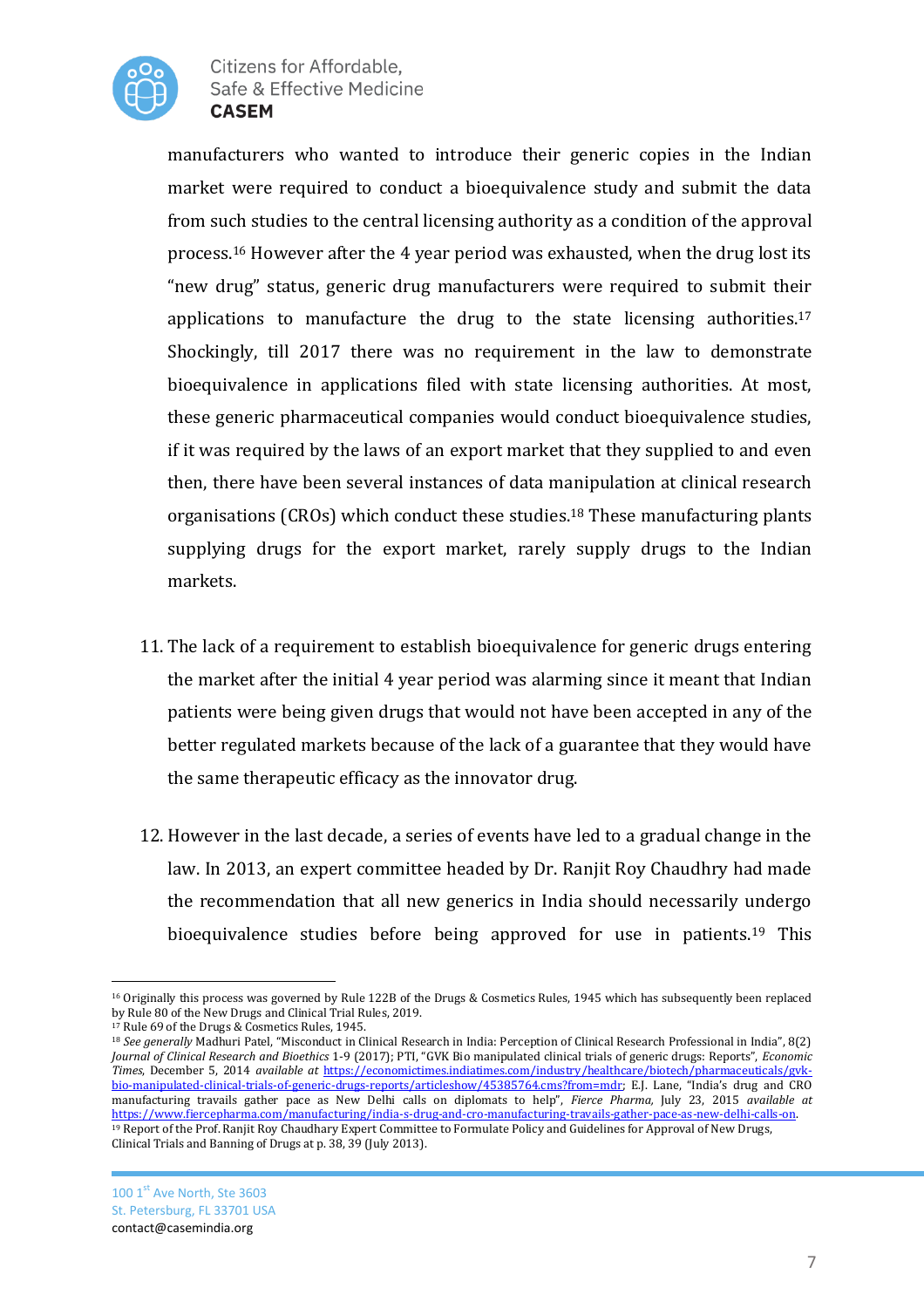

recommendation was discussed in 2014 at the 47<sup>th</sup> meeting of the Drugs Consultative Committee (DCC), comprising of central and state drug controllers, as well as representatives from the Ministry of Health.<sup>20</sup> Quite astonishingly, the DCC while concluding that bioequivalence studies were important and would be insisted upon for drugs with variable bioavailability, determined that the same could not be "implemented as a rule" because India allegedly lacked the infrastructure to facilitate the conduct of such studies on a large scale. The same committee however supported the idea of the pharmaceutical industry conducting such studies for exports to jurisdictions that mandatorily required such testing.

- 13. In June, 2016 I submitted a report to the Ministry of Health where I raised the issue of the lack of bioequivalence testing in India. I also met with a Joint Secretary in the drug regulation section of the Ministry of Health who assured me that action would be taken on the basis of my report.
- 14. Just a few weeks after the submission of my report, at the 72nd meeting of the Drugs Technical Advisory Board (DTAB), it was decided that since several concerns were being raised regarding the lack of mandatory bioequivalence studies, these tests would be made mandatory for all generics drugs, save for a few exceptions.<sup>21</sup>
- 15. Thereafter, on April 3, 2017 the Ministry of Health exercised its powers under the Drugs & Cosmetics Act, to enact the Drugs and Cosmetics (Ninth Amendment) Rules, 2017 to make it mandatory for all generics, even those approved by state licensing authorities, to mandatorily conduct bioequivalence studies as a requirement to getting approval for sale in the Indian market. There are however serious lacunae in the wording of these rules, with regard to the waivers that have been permitted. The overall lack of transparency in how this

<sup>20</sup> Report of the 47th Meeting of the Drugs Consultative Committee held on 30th and 31st July, 2014 at New Delhi at p. 8-10 *available at* [https://cdsco.gov.in/opencms/opencms/system/modules/CDSCO.WEB/elements/common\\_download.jsp?num\\_id\\_pk=ODA5.](https://cdsco.gov.in/opencms/opencms/system/modules/CDSCO.WEB/elements/common_download.jsp?num_id_pk=ODA5) <sup>21</sup> Report of the 72nd Meeting of the Drugs Technical Advisory Board (DTAB) held on June 27, 2016 at New Delhi at p. 8-9 *available at*  [https://cdsco.gov.in/opencms/opencms/system/modules/CDSCO.WEB/elements/common\\_download.jsp?num\\_id\\_pk=Nzcy.](https://cdsco.gov.in/opencms/opencms/system/modules/CDSCO.WEB/elements/common_download.jsp?num_id_pk=Nzcy)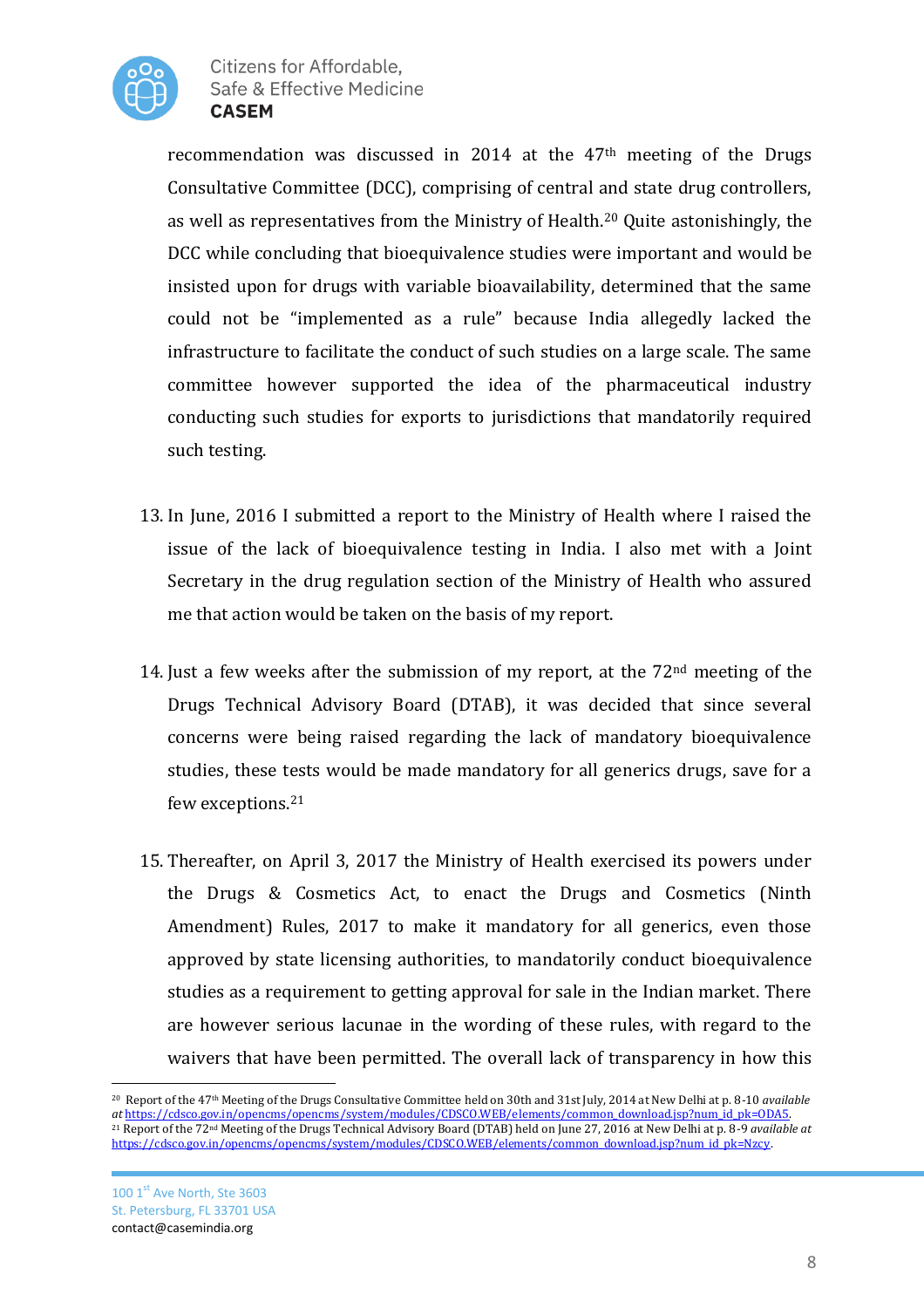

new regulatory framework is being implemented will also undermine confidence in its efficacy. The precise problems with the wordings and exemptions, allowed under these rules, are described in more detail below.

# **C. The exceptions to bioequivalence tests under the Drugs & Cosmetic (Ninth Amendment) Rules, 2017 and their shortcomings**

16. The amendments in 2017 adopted a bio-pharmaceutical classification system (BCS) which classifies all drugs into four classes based on their solubility and permeability. Of these four classes, the amendments of 2017 required mandatory bioequivalence testing for only two classes.<sup>22</sup> The four classes as per the BCS are as follows:

|           | Solubility | Permeability |
|-----------|------------|--------------|
| Class I   | High       | High         |
| Class II  | Low        | High         |
| Class III | High       | Low          |
| Class IV  | Low        | Low          |

17. The BCS methodology owes its existence to research by Professor Gordon Amidon and his colleagues while working for the USFDA Division of Biopharmaceutics in 1990 to reduce and simplify regulatory requirements. Their key contribution was in discovering a co-relation between in-vitro drug product dissolution and in-vivo bioavailability of the drug formulation.<sup>23</sup> In simple English, this meant that the rate of bioavailability of a particular drug in the human body was linked to its permeability and the rate at which the drug dissolved in a laboratory setting. Towards this end, they created what is now the

<sup>22</sup> Rule 2(a) of the Drugs & Cosmetics Rules, 1945;

<sup>&</sup>lt;sup>23</sup> G. L. Amidon et. al., "A Theoretical Basis for a Biopharmaceutic Drug Classification: The Correlation of In-Vitro Drug Product Dissolution and In Vivo Bioavailability, Pharma Res 12, 413-420, 1995 – Backstory of BCS", 16(5) *The AAPS Journal* 894-898 (2014).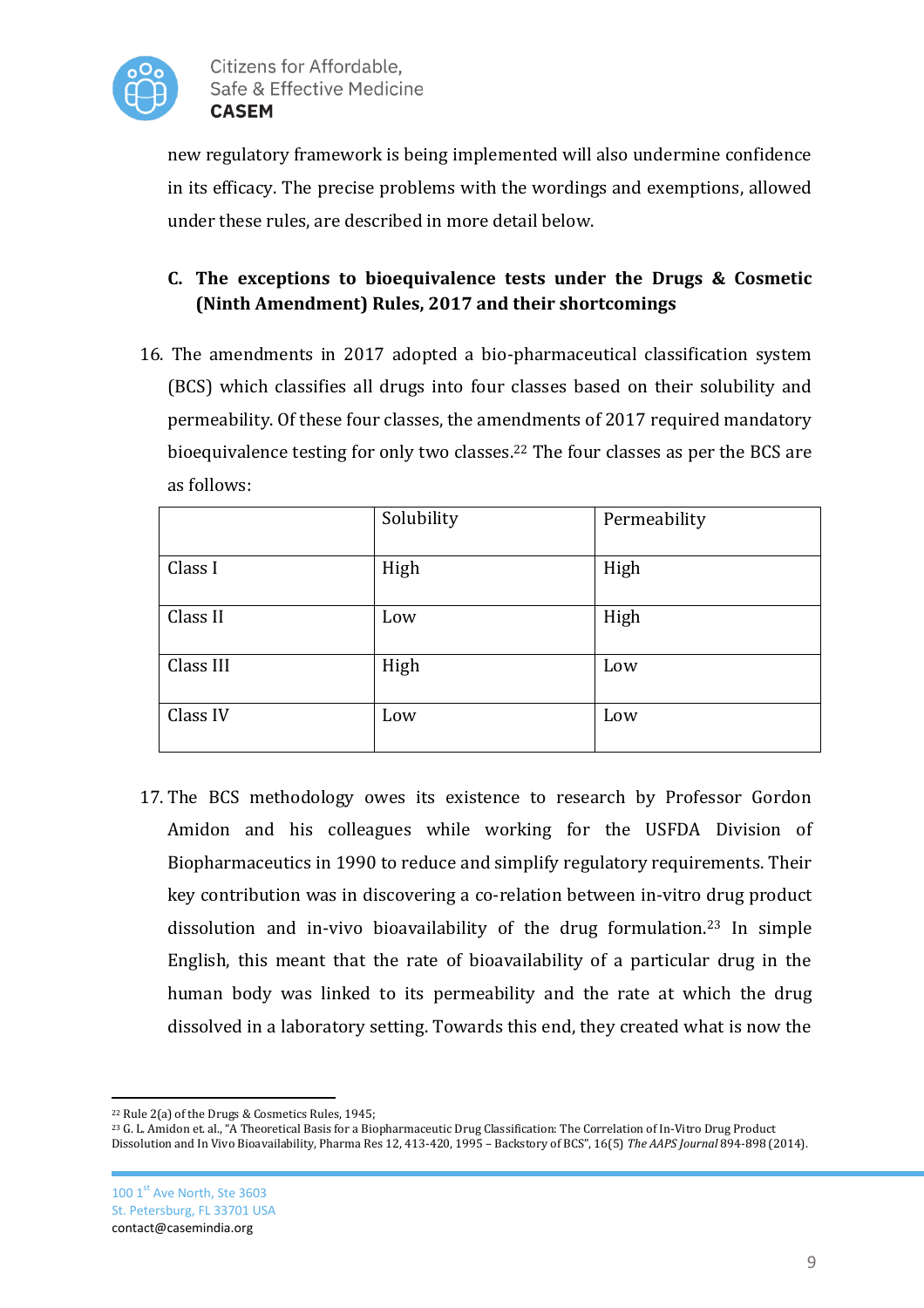

BCS to classify different drug formulations based on their solubility and permeability.

- 18. The importance of establishing this co-relation was that it opened the door to the concept of bio-waivers wherein certain generic drugs, displaying high solubility and permeability, could get a waiver from conducting studies on human volunteers to collect bioequivalence data by relying instead on data generated from in-vitro studies in the laboratory. Such a measure would reduce the cost and time of generating data necessary to establish the bioequivalence of generic drugs.
- 19. In such cases of in-vitro testing, for the purpose of establishing bioequivalence, the solubility of the drug is to be tested in an aqueous media that has the pH range expected in the human stomach and permeability is to be tested either, on animal models or epithelial cells in the laboratory setting. If the generic drug meets the same parameters as the reference product (usually the innovator product), it can be presumed that bioequivalence has been established. As mentioned earlier, the advantage of this approach is that in-vitro tests significantly reduce the costs of proving the bioequivalence of a generic formulation to a reference product because unlike in-vivo testing that is conducted on humans in-vitro testing is conducted in a laboratory setting. Obviously not all drugs will qualify for bio-waivers. As per one published study, which attempted to classify the top 200 selling drugs in the US, EU and Japan, according to the BCS methodology, it was found that more than 55% fell within Class I and Class III, meaning that they qualified for bio-waiver.<sup>24</sup> An earlier study by the same authors, found a similar percentage of drugs on the WHO's Essential Drug List qualifying for bio-waivers.<sup>25</sup>

 $\overline{a}$ <sup>24</sup> Toshihide Takagi et. al., "A Provision Biopharmaceutical Classification of the Top 200 Oral Drug Products in the United States, Great Britain, Spain, and Japan", 3(6) *Molecular Pharmaceutics* 631-643 (2006[\) doi.org/10.1021/mp0600182.](https://doi.org/10.1021/mp0600182) 

<sup>25</sup> Kasim N.A. et. al., 1(1) "Molecular Properties of WHO Essential Drugs and Provisional Biopharmaceutical Classification", *Molecular Pharmaceutics* 85-96 (2002). [doi.org/10.1021/mp034006h](https://doi.org/10.1021/mp034006h) .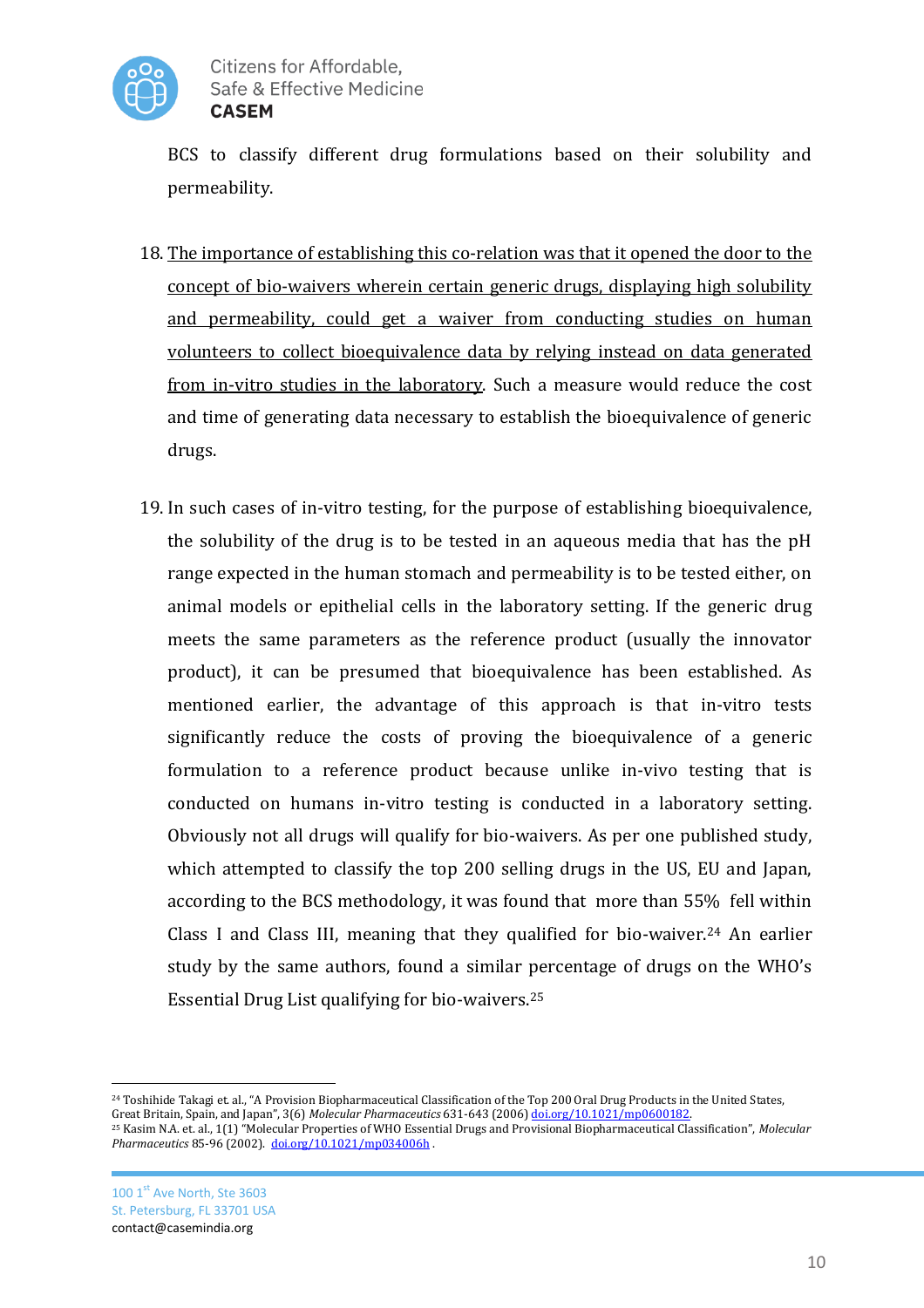

- 20. Although the research by Amidon and his colleagues was originally published in 1995, it was adopted by the USFDA only in 2000 in a guidance document that introduced the concept of bio-waivers for the first time.<sup>26</sup> The World Health Organisation (WHO)<sup>27</sup> and the European Medical Agency (EMA)<sup>28</sup> followed suit, in 2006 and 2010 respectively. These guidance documents have undergone significant revisions in the last few years. Over time, the BCS system of biowaivers has been adopted by more regulatory agencies for certain drugs. There is however, no uniform global standard for granting bio-waivers and variations existing between different regulatory systems.<sup>29</sup>
- 21. Despite the possibility of significant savings by requesting bio-waivers, studies have reported that relatively few generic manufacturers have been seeking biowaivers.<sup>30</sup> Instead most generic pharmaceutical companies appear to prefer the option of conducting in-vivo bioequivalence studies on human volunteers. This may be due to the uncertainty surrounding the bio-waiver system since it involves a case-by-case approval based on each drug and even then the approval will depend on the quality of the in-vitro study that was conducted. On the other hand, the standards of in-vivo bioequivalence testing appear to be standardized across most regulatory jurisdictions, with fewer variations. Since the latter offers greater certainty to generic drug manufacturers, most of them do not bother seeking bio-waivers,

l <sup>26</sup> Office of Medical Products and Tobacco, Centre for Drug Evaluation and Research, (2017): "Waiver of In Vivo Bioavailability and Bioequivalence Studies for Immediate-Release Solid Oral Dosage Forms Based on a Biopharmaceutics Classification System. Guidance for Industry", Docket No. FDA-2015-D-1245, United States Food and Drugs Administration (USFDA) *available at*  [https://www.fda.gov/media/70963/download.](https://www.fda.gov/media/70963/download) 

<sup>&</sup>lt;sup>27</sup> Proposal to Waive in Vivo Bioequivalence Requirements for WHO Model List of Essential Medicines Immediate-release, Solid Oral Dosage Forms. WHO Technical Report Series, No. 937, 2006, Annex 8 (2006) *available at* Dosage Forms. WHO Technical Report Series, No. 937, 2006, Annex 8 (2006) *available at*  [https://apps.who.int/medicinedocs/en/m/abstract/Js19640en/.](https://apps.who.int/medicinedocs/en/m/abstract/Js19640en/) 

<sup>&</sup>lt;sup>28</sup> Committee for Medicinal Products for Human Use, "Guidelines on the Investigation of Bioequivalence", CPMP/EWP/0WP/1401/98 Rev. 1/ Corr  $**$  European Medicines Agency; January 20, 2010 *available at* CPMP/EWP/QWP/1401/98 Rev. 1/ Corr \*\* European Medicines Agency; January 20, https://www.ema.europa.eu/en/documents/scientific-guideline/guideline-investigation-bioequivalence-rev1\_en.pdf.

<sup>&</sup>lt;sup>29</sup> Joy Van Oudtshoorn et. al., "A Survey of the Regulatory Requirements for BCS-Based Bio-waivers for Solid Oral Dosage Forms by Participating Regulators and Organisations of the International Generic Drug Regulators Programme", 21(1) *Journal of Pharmacy & Pharmaceutical Sciences* 27-37 (2018). [doi.org/10.18433/j3x93k.](https://doi.org/10.18433/j3x93k) 

<sup>30</sup> Lorena Barbosa Arrunátegu et. al, "Biopharmaceutics classification system: importance and inclusion in biowaiver guidance" 51(1)*Brazilian Journal of Pharmaceutical Sciences,* (2015) ("Although there was an increase in the number of applications of biowaiver based on BCS, this progress has been tempered by the lack of international harmonization and the reluctance of companies to adhere to the methodology due to fears raised by a possible delay in the registers.") *available at*  [http://www.scielo.br/scielo.php?script=sci\\_arttext&pid=S1984-82502015000100143;](http://www.scielo.br/scielo.php?script=sci_arttext&pid=S1984-82502015000100143) Ines Lenic et. al. "Overview of the European Medicines Agency's Experience With Biowaivers in Centralised Applications", 12 *Clinical and Translational Sciences* 490-496 (2019) doi: [10.1111/cts.12642.](https://dx.doi.org/10.1111%2Fcts.12642) Barbara Davit et. al., "BCS Biowaivers: Similarities and Differences Among EMA, FDA and WHO Requirements", *The AAPS Journal* (2016[\) doi.org/10.1208/s12248-016-9877-2](https://doi.org/10.1208/s12248-016-9877-2)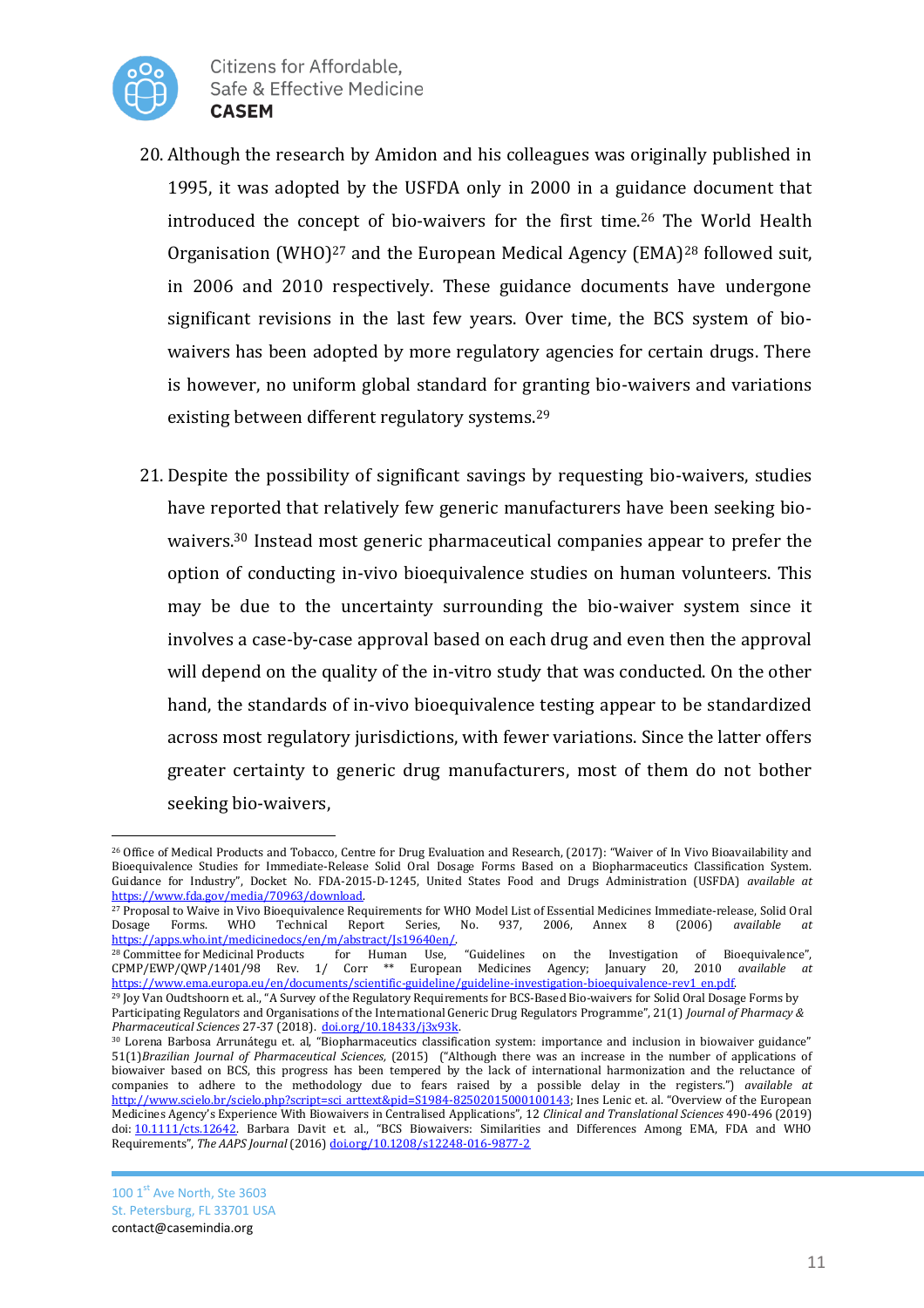

- 22. Further, some drugs are entirely excluded from the possibility of being granted bio-waivers because of their peculiarities. For example, drugs with a Narrow Therapeutic Index (NTI) or drugs designed to be absorbed in the oral cavity are excluded from bio-waivers in most jurisdictions.<sup>31</sup> For drugs falling in Class III, regulators may also review the type of excipients that are being used since it directly affects the dissolution profile of the drug formulation.<sup>32</sup> Therefore it is necessary for regulators to critically review each application for bio-waivers and the process can take time and involve uncertainty since regulators can reject such requests for bio-waivers based on the data presented with the application.
- 23. Unlike the process described above in other jurisdictions wherein each application for a bio-waiver is scrutinized on its individual merits, the process put in place by the Drugs & Cosmetics (Ninth Amendment) Rules, 2017 grants a blanket bio-waiver for drugs in Class I & III of the BCS, from supplying any data to show in-vitro bioequivalence and does not lay down any specific data requirements for even Class II & IV drugs, which are required to demonstrate invitro bioequivalence. Overall, the amendments of 2017 were poorly drafted and must be amended to fix the following lacunae/errors:
	- **(a)Conflicting legal definitions of the phrase "bioequivalence":** The Drugs & Cosmetics (Ninth Amendment) Rules, 2017 did not lay down a definition of "bioequivalence". Instead, it required applicants to supply bioequivalence data as per the requirements laid down in Schedule Y to the Drugs and Cosmetics Rules, 1945. The problem however, is that Schedule Y does not really have a definition of "bioequivalence" and for most part, Schedule Y has been rendered virtually redundant when the government brought in the New Drugs and Clinical Trial Rules, 2019. The latter rules define clearly, the terms "bioequivalence" and "bioavailability".<sup>33</sup> It would

<sup>31</sup> Supra 26; USFDA Guidelines at p.12.

<sup>&</sup>lt;sup>32</sup> Supra 26; USFDA Guidelines at p.10.

<sup>33</sup> Rule 2(e) and 2(f) of the New Drugs and Clinical Trials Rules, 2019.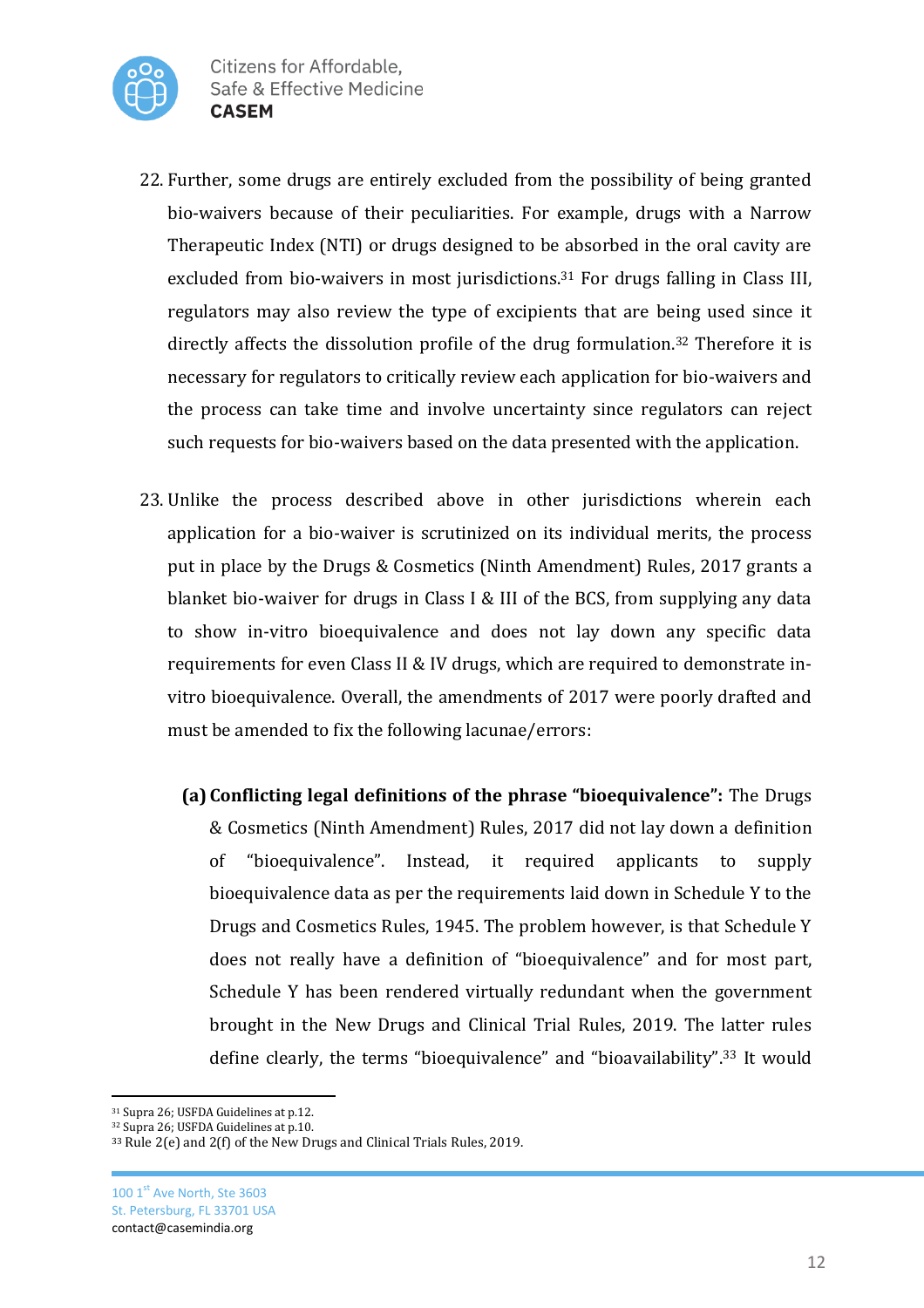

be prudent to incorporate the same definition into the Drugs & Cosmetics Rules, 1945 as amended in 2017 in order to ensure consistency and legal clarity.

- **(b)No parameters laid down for defining "high solubility" and "permeability":** Another worrying omission in The Drugs & Cosmetics (Ninth Amendment) Rules, 2017 is the lack of parameters to define high solubility and high permeability. Should it be 85% or 90% or should it be some other figure? Similarly, there is currently no guidance in the law on how solubility or permeability, are to be tested in in-vitro conditions. For example, can permeability be established through testing on animal models and what should be the pH range of the solutions in which solubility is being tested? The rules are currently silent on this aspect. It was necessary for the rules to define these parameters and lay down testing protocols, so as to prevent the 29 different state licensing authorities from interpreting these rules differently. In all other countries which follow the BCS, there are extensive regulations or guidance documents explaining the manner in which high solubility and high permeability are to be established, as well as the many exceptions to bio-waivers. The Indian regulations are entirely lacking in this regard despite the fact that there are 29 different state licensing authorities that will be considering applications for bio-waivers
- **(c) The absence of regulations mandating the submission of in-vitro bioequivalence data in case a bio-waiver is granted:** It is important for applicants, seeking a bio-waiver for drugs falling within Class I and Class III, to submit data collected through in-vitro testing, demonstrating high solubility and permeability. After all, the science behind bio-waivers is that data that can be collected through the in-vitro route (laboratory testing), need not be collected through the in-vivo route (human testing). Surprisingly, there is no requirement in the Drugs & Cosmetics (Ninth Amendment) Rules, 2017 for submission of such in-vitro data when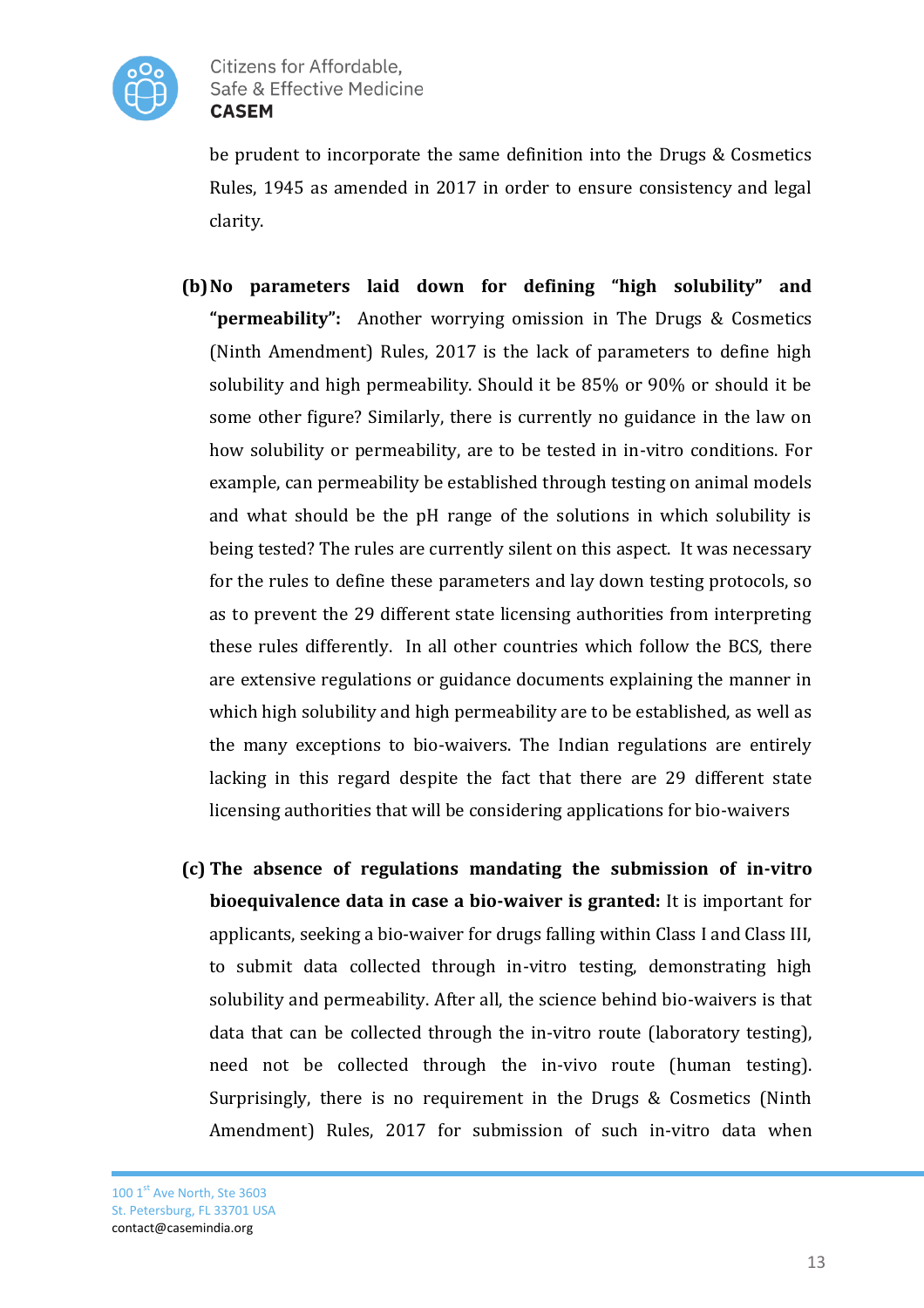

granting a bio-waiver to a manufacturer of a generic drug. This omission appears to be a drafting error because bio-waivers make sense only where there is a legal requirement for the manufacturers of generic drugs in this category to submit in-vitro test data to the regulator certifying that the drug is bio-equivalent to the reference product despite being manufactured through a different process. It is important for regulators to scrutinize the in-vitro data because the use of different excipients can affect the dissolution profile of an otherwise highly soluble drug. For example, a recent peer-reviewed paper demonstrates that despite high solubility, variation of excipients used in a formulation significantly affects permeability thereby making the formulation, being studied, nonbioequivalent. This study demonstrates that despite high solubility, a variation in the excipients by the generic manufacturers can have a disproportionate effect on bioavailability.<sup>34</sup> It is therefore of utmost importance for the licensing authorities to review the in-vitro bioavailability data even when a bio-waiver is granted.

**(d)Silence on the exceptions to the bio-waiver rule:** There is no mention in the Indian rules of any exceptions to the rule of bio-waivers for drugs in Class I and Class III. As mentioned earlier in this petition, in other countries such as the United States, drugs that have a Narrow Therapeutic Index (NTI) or drugs that are designed to be absorbed in the oral cavity cannot qualify for bio-waivers. There are scientific reasons for these exceptions. For example, for NTI drugs, a slight change in the bioavailability can have significant implications for the clinical performance of the drugs. It is of utmost importance that similar exceptions are expressly mentioned in the Indian legal-framework regulating bio-waivers.

l <sup>34</sup> Alejandro Ruiz-Picazo et. al., "Investigation to Explain Bioequivalence Failure in Pravastatin Immediate-Release Products", 11 *Pharmaceutics* 663 (2019).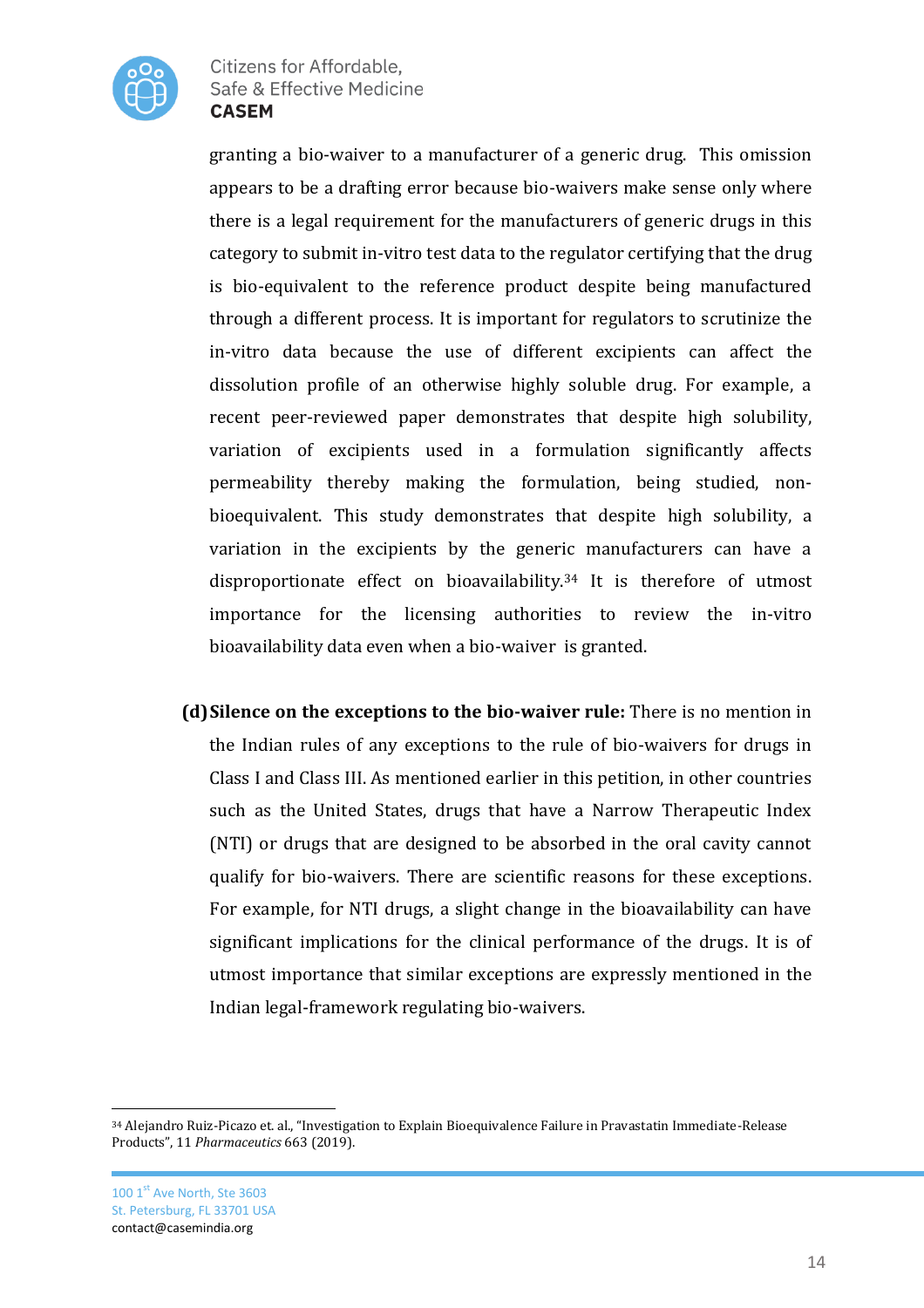

**(e) Lack of measures against data fabrication:** Given the degree of data fabrication that has taken place amongst the pharmaceutical industry in India, it may be prudent for licensing authorities to verify the in-vitro data submitted by generic pharmaceutical companies by replicating the tests in government laboratories.

### **D. The lack of transparency regarding the manner in which reference products were selected by the CDSCO**

- 24. Another important issue, with regard to the manner in which the bioequivalence criteria are being implemented, is the lack of clarity regarding the manner in which the "reference products" are being chosen by the CDSCO. In simple English, a "reference product" is the product to which the generic drug is compared for the purpose of bioequivalence studies. The generic drug has to prove it is bioequivalent to the "reference product" in order to get its approval. Usually, the reference product is the innovator product which has gone through a full-fledged clinical trial process to establish its therapeutic efficacy and safety profile. However some regulators do list even generic drugs as "reference products".
- 25. As per the minutes of the 72nd meeting of the Drugs Technical Advisory Board (DTAB) where it was decided to make bioequivalence studies a mandatory condition for approving all generic drugs, a "group" was to be constituted to "lay done the modalities for identification of the reference drug for the conduct of BE studies".<sup>35</sup> It is not clear whether such a group was ever setup because its details are unavailable on the website of the CDSCO.
- 26. On January 22, 2020 the CDSCO [published a list](https://cdsco.gov.in/opencms/opencms/system/modules/CDSCO.WEB/elements/download_file_division.jsp?num_id=NTQ5Mg==) of accepted "reference products" that are required to be used during the conduct of bioequivalence studies.<sup>36</sup> For

 $\overline{a}$ <sup>35</sup> Supra 20; DTAB Minutes at para 4.7.

<sup>36</sup> "List of Reference Products for conduct of BE Study", F. No. 12-32/2019-DC (Pt-Misc-SND), Central Drug Standard Control Organisation, January 22, 2020,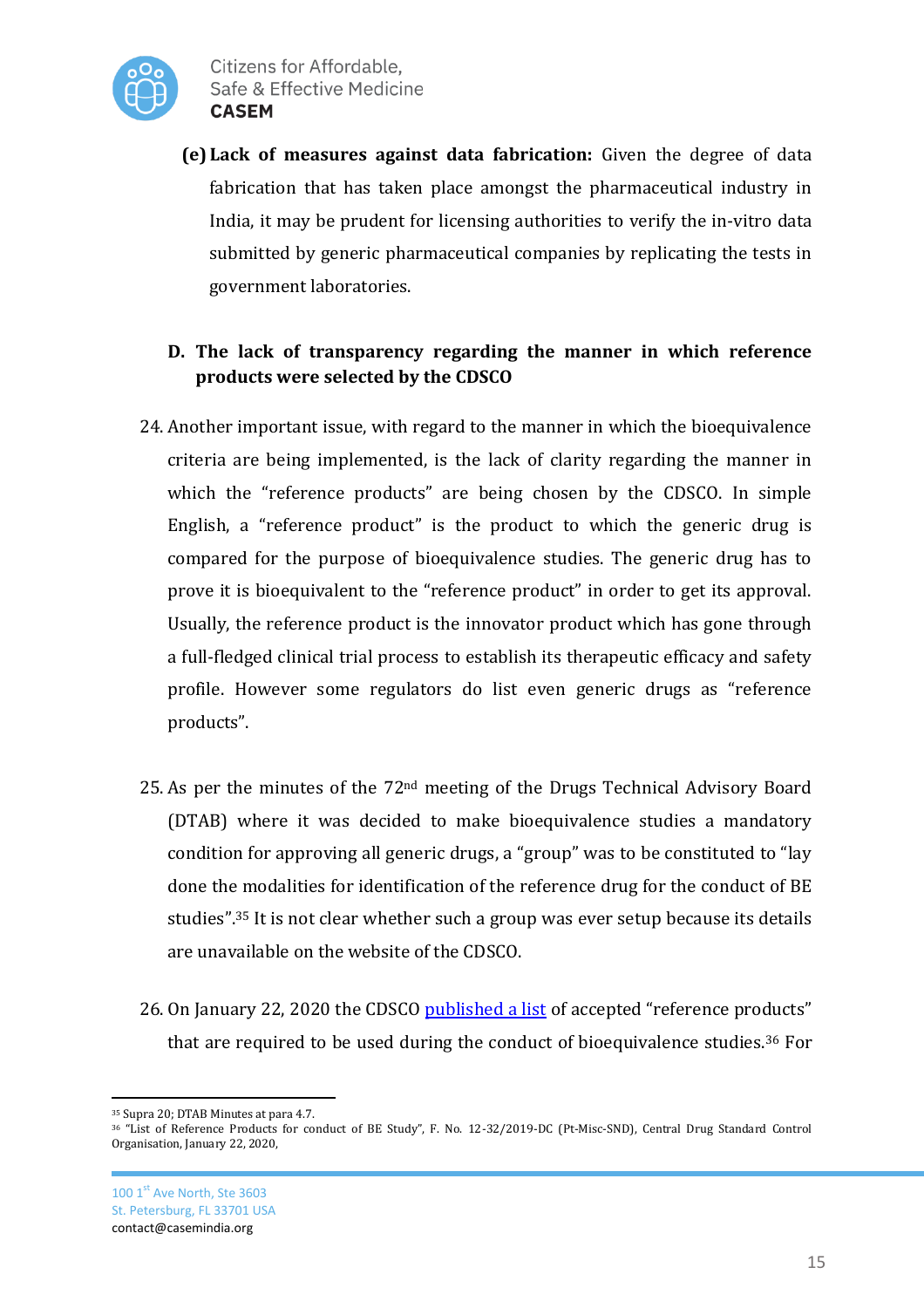

almost all drugs, the CDSCO has listed generic drug formulations as well as innovator drugs as the "reference products". While regulators may list generic drugs as "reference products", there needs to be some explanation as to why these drugs are chosen as "reference products". For example, if the innovator drug is no longer on the market, a regulator maybe constrained to choose a generic drug as a "reference product". Generic drug formulations which are designated as "reference products" must undergo additional scrutiny in order to ensure that the formulation selected behaves similar to the original innovator product in human physiology. Both, the World Health Organisation (WHO) and the USFDA do have guidelines in place for selection of the "reference product" to make matters more transparent.<sup>37</sup>

27. Unfortunately, there is little transparency regarding the manner in which the CDSCO has chosen these particular products as the "reference products" because it has not made public any studies or minutes of meetings where the list of these products was finalized. The government must guarantee transparency in this regard so as to bolster the confidence of the medical community in the regulatory process to approve generic drugs. The government must, in consultation with the medical community, consider formulating guidelines for the selection of reference products in a transparent manner.

## **E. The lack of clarity regarding the status of generic drugs approved for the Indian market, prior to 2017**

28. One critical question that has remained unanswered in the Drugs & Cosmetics (Ninth Amendment) Rules, 2017 is the status of various generic drugs that were approved by State Licensing Authorities (SLA) prior to the amendments in 2017 that made bioequivalence testing compulsory for all generic drugs. Originally when the DTAB decided to make bioequivalence testing compulsory at its 72<sup>nd</sup>

 $\overline{a}$ *available at* 

[https://cdsco.gov.in/opencms/opencms/system/modules/CDSCO.WEB/elements/download\\_file\\_division.jsp?num\\_id=NTQ5Mg==](https://cdsco.gov.in/opencms/opencms/system/modules/CDSCO.WEB/elements/download_file_division.jsp?num_id=NTQ5Mg==) <sup>37</sup> Office of Medical Products and Tobacco, Centre for Drug Evaluation and Research, (2017): "Referencing Approved Drug Products in ANDA submissions: Draft Guidance for Industry", United States Food and Drugs Administration (USFDA) *available at*  [https://www.fda.gov/media/102360/download.](https://www.fda.gov/media/102360/download)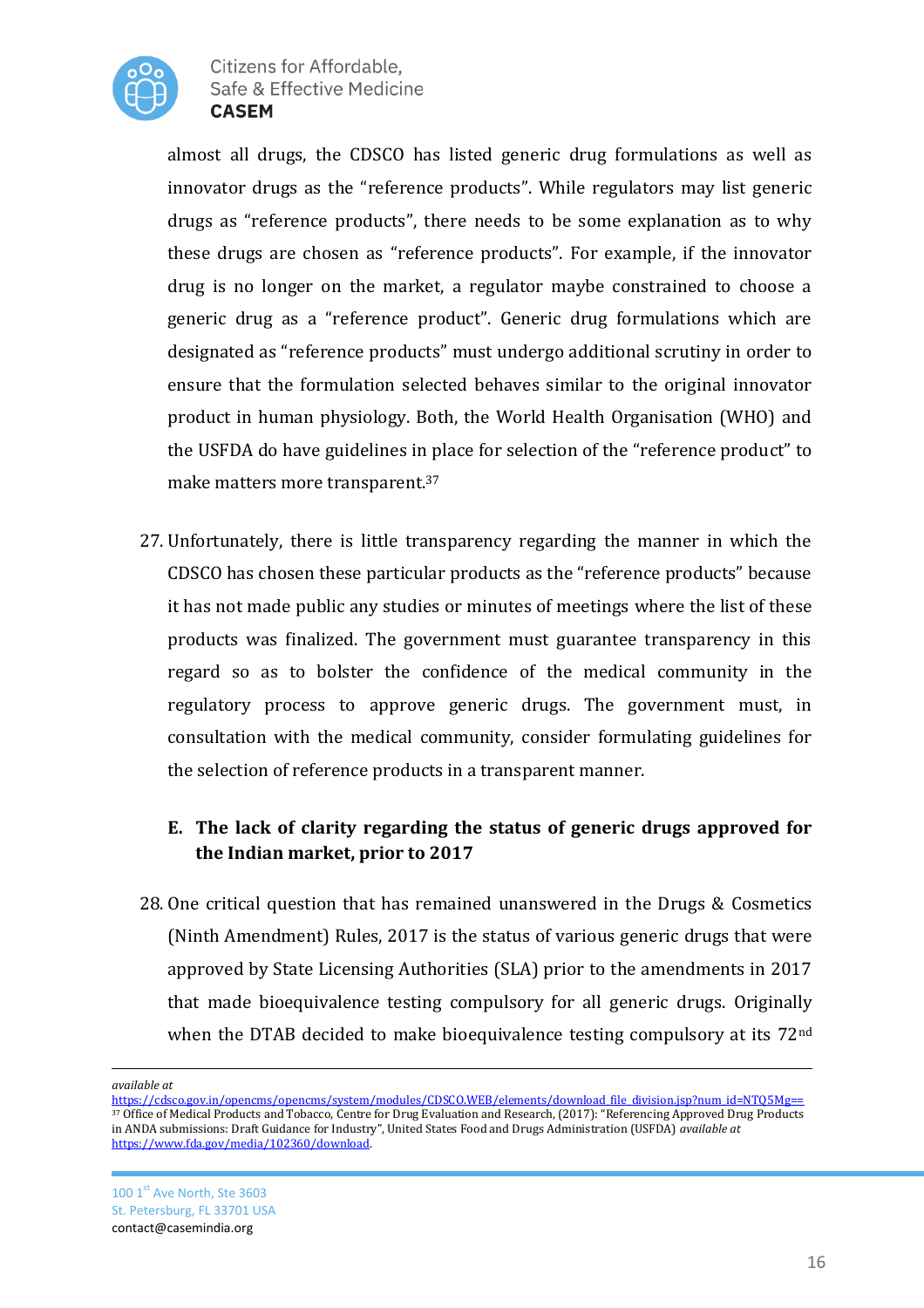

meeting, held on June 27, 2016, it had also recommended that "For the drugs already marketed in the country, three years time may be given of submission of BE study data."<sup>38</sup> This was an important recommendation because prior to 2017, India was flooded with generic drugs that were not tested for their bioequivalence with the innovator drugs. Subsequently at its 77th meeting, held on June 16, 2017 the DTAB reiterated this decision but extended the timeline for these drugs to a four year period.<sup>39</sup> However, shockingly, it does not appear that the Health Ministry has taken any steps to implement this decision.

### **F. Recommendations to strengthen the legal framework for bioequivalence studies in India for the domestic and export market**

- 29. We request that the Ministry of Health constitute an expert committee of experienced doctors, pharmacologists, legal experts, experts from Public Health and representatives of the DCGI to make recommendations on the following issues:
	- (a) The requirement to insert a legal definition of "bioequivalence" in the Drugs & Cosmetics Rules, 1945;
	- (b) The precise scientific criteria required to classify a drug as per the BCS by clearly spelling out the criteria for dissolution, in-vitro permeability and the effect of excipients used to develop the formulation;
	- (c) An amendment to the existing rules to mandate the submission to the licensing authority of data based on in-vitro testing for drugs that qualify for bio-waivers (i.e. exemption from in-vivo testing), in order to establish bioequivalence to the reference product;
	- (d) Requiring the licensing authorities to verify the in-vitro data by replicating the tests in government laboratories;

<sup>38</sup> Supra 20; DTAB Minutes at para 4.7.

<sup>39</sup> Report of the 77th Meeting of the Drugs Technical Advisory Board (DTAB) held on June 16, 2017 at New Delhi at p. 7 *available at*  [https://cdsco.gov.in/opencms/opencms/system/modules/CDSCO.WEB/elements/common\\_download.jsp?num\\_id\\_pk=NTcw](https://cdsco.gov.in/opencms/opencms/system/modules/CDSCO.WEB/elements/common_download.jsp?num_id_pk=NTcw)